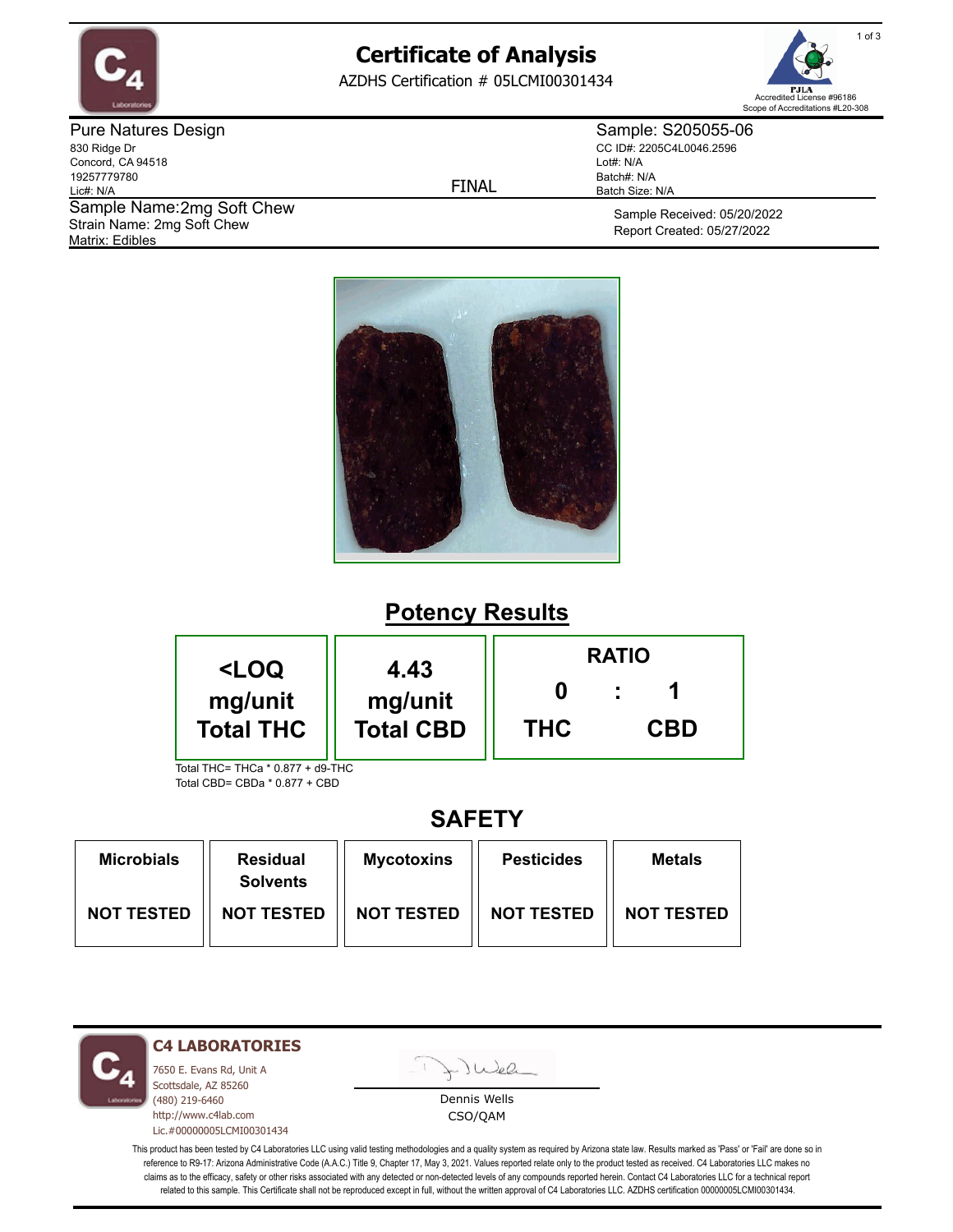

### **Certificate of Analysis**

AZDHS Certification # 05LCMI00301434



Pure Natures Design 830 Ridge Dr Concord, CA 94518 19257779780 Lic#: N/A Matrix: Edibles Sample Name: 2mg Soft Chew Strain Name: 2mg Soft Chew

FINAL

Lot#: N/A

Batch#: N/A Batch Size: N/A

Sample: S205055-06 CC ID#: 2205C4L0046.2596

> Sample Received: 05/20/2022 Report Created: 05/27/2022

### **Cannabinoids by HPLC - Commercial**

Date Analyzed: 05/24/2022 Analyst Initials: KWT

| Analyte                   | _OQ           | <b>Mass</b> | <b>Mass</b> | <b>Mass</b>                               | Q              |
|---------------------------|---------------|-------------|-------------|-------------------------------------------|----------------|
|                           | $\frac{0}{0}$ | $\%$        | mg/g        | mg/unit                                   |                |
| <b>THCA</b>               | 0.0164        | $<$ LOQ     | $<$ LOQ     | $<$ LOQ                                   | Q <sub>3</sub> |
| d9-THC                    | 0.0164        | $<$ LOQ     | $<$ LOQ     | <loq< td=""><td>Q<sub>3</sub></td></loq<> | Q <sub>3</sub> |
| $d8-THC$                  | 0.0164        | $<$ LOQ     | $<$ LOQ     | $<$ LOQ                                   | Q <sub>3</sub> |
| <b>CBDA</b>               | 0.0164        | $<$ LOQ     | $<$ LOQ     | $<$ LOQ                                   | Q <sub>3</sub> |
| CBD                       | 0.0164        | 0.188       | 1.88        | 4.43                                      | Q <sub>3</sub> |
| <b>CBG</b>                | 0.0164        | $<$ LOQ     | $<$ LOQ     | $<$ LOQ                                   | Q <sub>3</sub> |
| <b>CBN</b>                | 0.0164        | $<$ LOQ     | $<$ LOQ     | $<$ LOQ                                   | Q <sub>3</sub> |
| <b>CBC</b>                | 0.0164        | $<$ LOO     | $<$ LOQ     | $<$ LOQ                                   | Q <sub>3</sub> |
| Total Cannabinoids 0.0164 |               | 0.188       | 1.88        | 4.43                                      | Q <sub>3</sub> |
| <b>Total THC</b>          | 0.0164        | $<$ LOQ     | $<$ LOQ     | $<$ LOQ                                   | Q <sub>3</sub> |
| <b>Total CBD</b>          | 0.0164        | 0.188       | 1.88        | 4.43                                      | Q3             |

Total THC= THCa \* 0.877 + d9-THC. Total CBD= CBDa \* 0.877 + CBD. LOQ = Limit of Quantitation; NR = Not Reported; ND = Not Detected.

Unless otherwise stated all quality control samples performed within

specifications established by the Laboratory.

Cannabinoids method: HPLC-DAD.

1 unit= 2.3586g

Unit Description: soft chew



#### **C4 LABORATORIES**

7650 E. Evans Rd, Unit A Scottsdale, AZ 85260 (480) 219-6460 http://www.c4lab.com Lic.#00000005LCMI00301434



Dennis Wells CSO/QAM

This product has been tested by C4 Laboratories LLC using valid testing methodologies and a quality system as required by Arizona state law. Results marked as 'Pass' or 'Fail' are done so in reference to R9-17: Arizona Administrative Code (A.A.C.) Title 9, Chapter 17, May 3, 2021. Values reported relate only to the product tested as received. C4 Laboratories LLC makes no claims as to the efficacy, safety or other risks associated with any detected or non-detected levels of any compounds reported herein. Contact C4 Laboratories LLC for a technical report related to this sample. This Certificate shall not be reproduced except in full, without the written approval of C4 Laboratories LLC. AZDHS certification 00000005LCMI00301434.